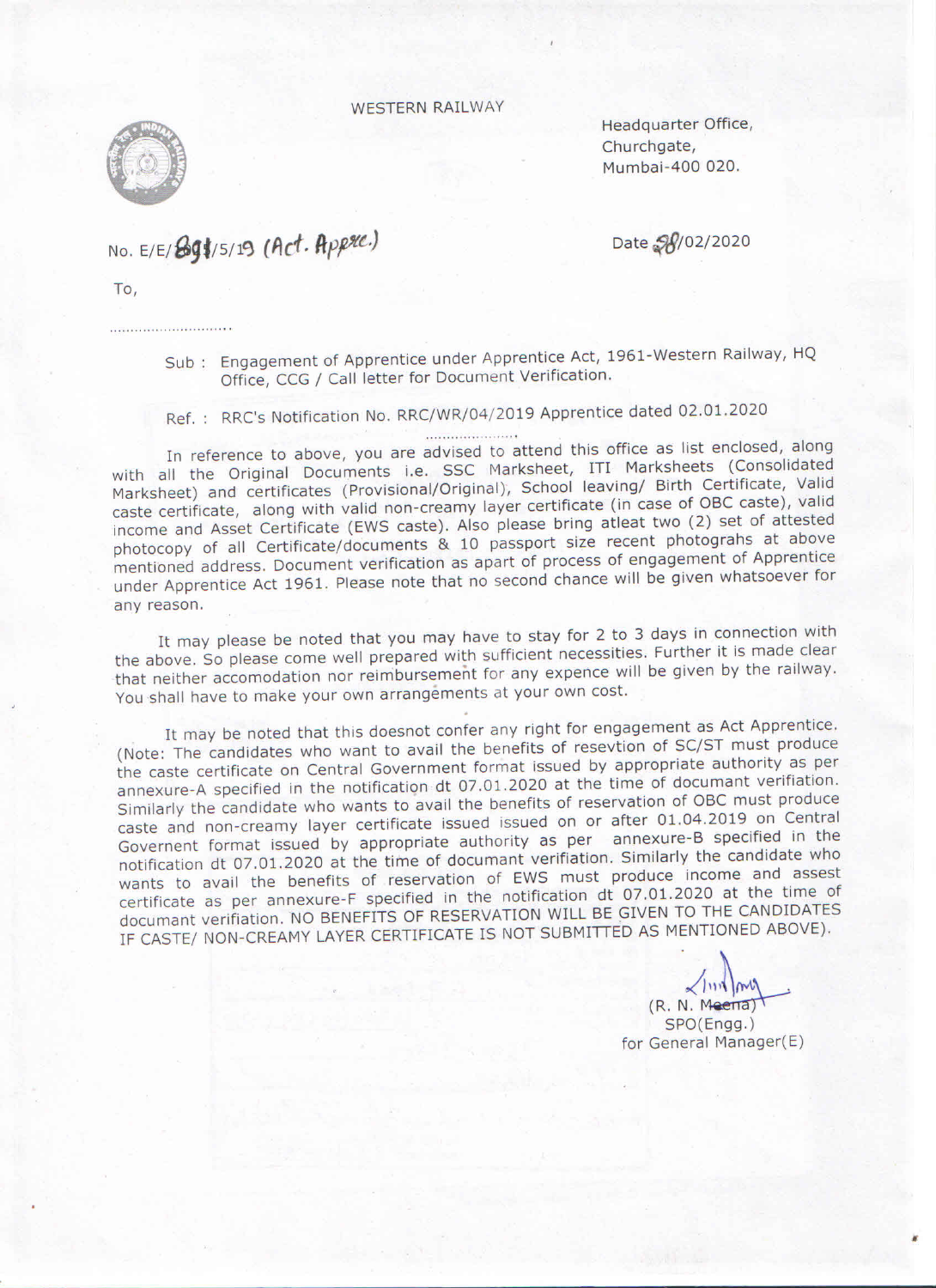| RRC - WR : NOTIFICATION NO. RRC/WR/04/2019             |                                 |                         |                       |                    |                  |                             |  |
|--------------------------------------------------------|---------------------------------|-------------------------|-----------------------|--------------------|------------------|-----------------------------|--|
| LIST OF CANDIDATES CALLED FOR DV OF TRACK MACHINE - HQ |                                 |                         |                       |                    |                  |                             |  |
| Sr.<br>No.                                             | <b>REG. ID</b>                  | <b>Trade Name</b>       | <b>FIRST NAME</b>     | <b>MIDDLE NAME</b> | <b>LAST NAME</b> | <b>DATE OF DV</b>           |  |
| 1                                                      | WRT191002109010                 | Welder (Gas & Electric) | GADDAM                |                    | <b>PAVAN</b>     | 04-03-20220 &<br>05-03-2020 |  |
| $\overline{2}$                                         | WRT191010207014                 | Welder (Gas & Electric) | <b>ALLU</b>           | <b>UDAY</b>        | <b>KIRAN</b>     | 04-03-20220 &<br>05-03-2020 |  |
| 3                                                      | WRT191930303008                 | Welder (Gas & Electric) | <b>DHANRAJ</b>        | VASANTRAO          | <b>KALE</b>      | 04-03-20220 &<br>05-03-2020 |  |
| 4                                                      | WRT191961101001                 | Welder (Gas & Electric) | GOUTAM                |                    | <b>ADHIKARY</b>  | 04-03-20220 &<br>05-03-2020 |  |
| 5                                                      | WRT191992907007                 | Welder (Gas & Electric) | <b>BARHE</b>          | <b>VISHAL</b>      | SHANTARAM        | 04-03-20220 &<br>05-03-2020 |  |
| 6                                                      | WRT191982412003                 | Welder (Gas & Electric) | <b>SUKHJINDER</b>     | <b>SHAM</b>        | <b>SINGH</b>     | 04-03-20220 &<br>05-03-2020 |  |
| $\overline{7}$                                         | WRT191012106004                 | <b>Mechanic Diesel</b>  | <b>RAJ</b>            |                    | <b>KARAN</b>     | 04-03-20220 &<br>05-03-2020 |  |
| 8                                                      | WRT191993107006                 | <b>Mechanic Diesel</b>  | <b>GODUGUCHINTH</b>   | <b>GOPALA</b>      | <b>KRISHNA</b>   | 04-03-20220 &<br>05-03-2020 |  |
| 9                                                      | WRT191963001003                 | <b>Mechanic Diesel</b>  | VEERAVENKATAV<br>ARMA |                    | <b>KAMBE</b>     | 04-03-20220 &<br>05-03-2020 |  |
| 10                                                     | WRT191002203008                 | <b>Mechanic Diesel</b>  | <b>PARMINDER</b>      |                    | <b>SINGH</b>     | 04-03-20220 &<br>05-03-2020 |  |
| 11                                                     | WRT191000601011                 | Mechanic Diesel         | <b>BRIJ</b>           | <b>KISHOR</b>      | <b>MAURYA</b>    | 04-03-20220 &<br>05-03-2020 |  |
| 12                                                     | WRT191991512006                 | <b>Mechanic Diesel</b>  | <b>NARAYAN</b>        |                    | <b>KAIRY</b>     | 04-03-20220 &<br>05-03-2020 |  |
| 13                                                     | WRT191971008017                 | <b>Mechanic Diesel</b>  | BILYAMIN              |                    | <b>TOPPO</b>     | 04-03-20220 &<br>05-03-2020 |  |
| 14                                                     | WRT191991307008 Mechanic Diesel |                         | <b>KARANJIT</b>       |                    | <b>SINGH</b>     | 04-03-20220 &<br>05-03-2020 |  |
| 15                                                     | WRT190981009003                 | Fitter                  | <b>KALPANA</b>        |                    | <b>PANDAY</b>    | 04-03-20220 &<br>05-03-2020 |  |
| 16                                                     | WRT191982505006                 | Fitter                  | PANUGANTI             | <b>NAVEEN</b>      |                  | 04-03-20220 &<br>05-03-2020 |  |
| 17                                                     | WRT191980107105                 | Fitter                  | <b>SURESH</b>         |                    | <b>GUPTA</b>     | 04-03-20220 &<br>05-03-2020 |  |
| 18                                                     | WRT191000307003                 | Fitter                  | SHIVAM                |                    |                  | 04-03-20220 &<br>05-03-2020 |  |
| 19                                                     | WRT191982507010                 | Fitter                  | <b>RAJAT</b>          | <b>KUMAR</b>       | <b>RAJPUT</b>    | 04-03-20220 &<br>05-03-2020 |  |
| 20                                                     | WRT191001503007                 | Fitter                  | <b>PRATEEK</b>        |                    | <b>KATIYAR</b>   | 04-03-20220 &<br>05-03-2020 |  |
| 21                                                     | WRT191960107053                 | Fitter                  | PANKAJLAKRA           | <b>SHIVNATH</b>    | <b>LAKRA</b>     | 04-03-20220 &<br>05-03-2020 |  |
| 22                                                     | WRT191981408022                 | Fitter                  | SONU                  |                    | YADAV            | 04-03-20220 &<br>05-03-2020 |  |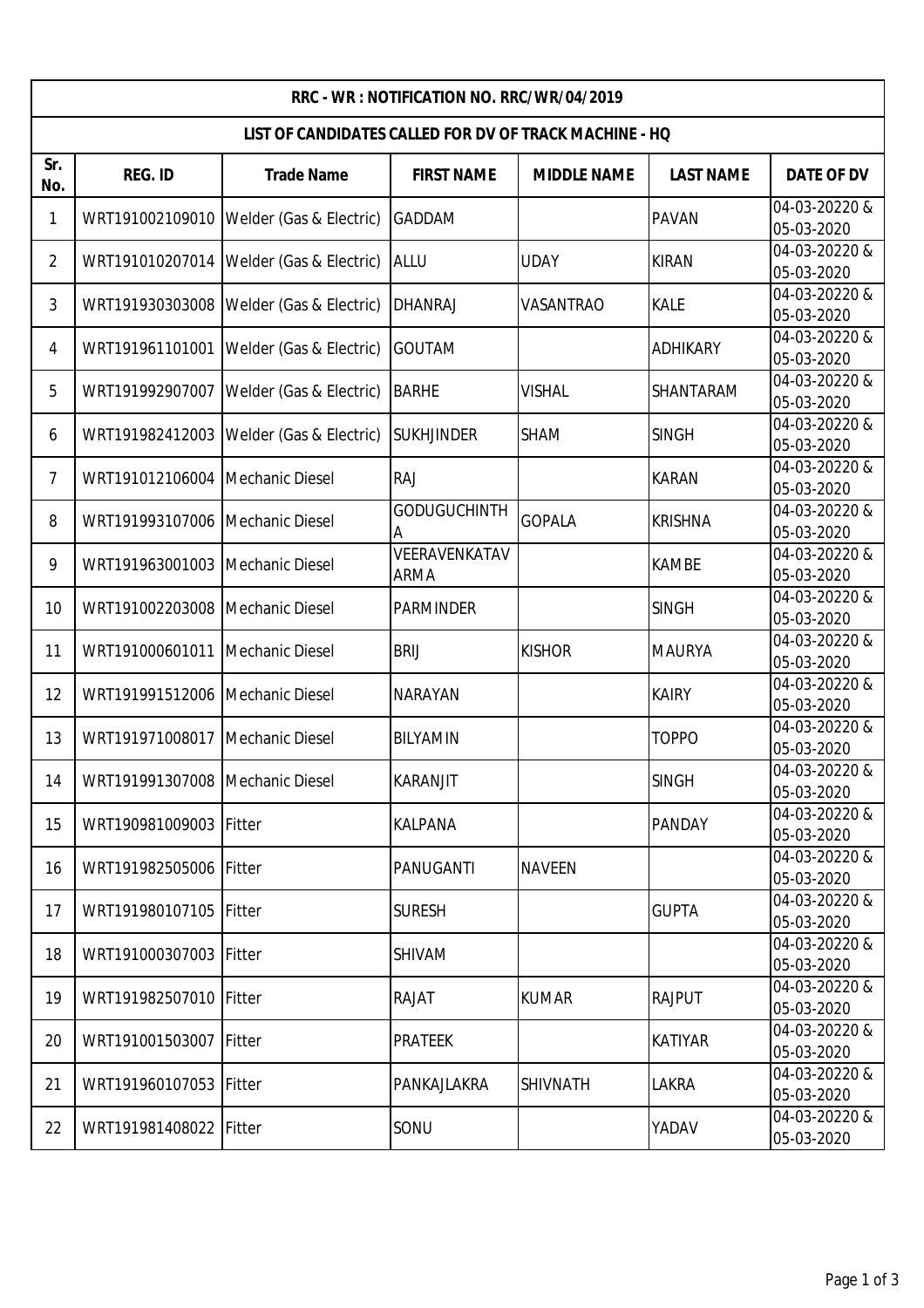| 23 | WRT191990304020             | Fitter                      | SURYANATH        |              | YADAV          | 04-03-20220 &               |
|----|-----------------------------|-----------------------------|------------------|--------------|----------------|-----------------------------|
|    |                             |                             |                  |              |                | 05-03-2020                  |
| 24 | WRT191981804015             | Fitter                      | DHANUNJAYA       | <b>RAO</b>   | KOTILINGALA    | 04-03-20220 &               |
|    |                             |                             |                  |              |                | 05-03-2020                  |
| 25 | WRT191990107003             | Fitter                      | <b>SACHIN</b>    |              | <b>KUMAR</b>   | 04-03-20220 &               |
|    |                             |                             |                  |              |                | 05-03-2020                  |
| 26 | WRT191971507026             | Fitter                      | <b>MANISH</b>    |              | <b>KUMAR</b>   | 04-03-20220 &               |
|    |                             |                             |                  |              |                | 05-03-2020                  |
| 27 | WRT191992908009             | <b>Electronics Mechanic</b> | NAGULPASHA       |              | <b>SHAIK</b>   | 04-03-20220 &               |
|    |                             |                             |                  |              |                | 05-03-2020                  |
| 28 | WRT191001004002             | <b>Electronics Mechanic</b> | <b>BHOOP</b>     |              | <b>SINGH</b>   | 04-03-20220 &               |
|    |                             |                             |                  |              |                | 05-03-2020                  |
| 29 | WRT190972707001             | <b>Electronics Mechanic</b> | <b>NIVEDITA</b>  |              | <b>VERMA</b>   | 04-03-20220 &               |
|    |                             |                             |                  |              |                | 05-03-2020                  |
| 30 | WRT190941706001             | <b>Electronics Mechanic</b> | <b>MUDUGOTI</b>  |              | <b>MANASA</b>  | 04-03-20220 &               |
|    |                             |                             |                  |              |                | 05-03-2020                  |
| 31 | WRT191950604005             | <b>Electronics Mechanic</b> | CHEVULA          |              | <b>MALLESH</b> | 04-03-20220 &               |
|    |                             |                             |                  |              |                | 05-03-2020                  |
| 32 | WRT191910405001             | <b>Electronics Mechanic</b> | <b>ARVINDRA</b>  |              | <b>KUMAR</b>   | 04-03-20220 &               |
|    |                             |                             |                  |              |                | 05-03-2020                  |
| 33 | WRT191961506017             | <b>Electronics Mechanic</b> | YAMANAPPAGOU     |              | <b>BIRADAR</b> | 04-03-20220 &               |
|    |                             |                             | D                |              |                | 05-03-2020                  |
| 34 | WRT191971605018             | <b>Electronics Mechanic</b> | <b>PRINCE</b>    |              |                | 04-03-20220 &               |
|    |                             |                             |                  |              |                | 05-03-2020                  |
| 35 | WRT191002901004             | <b>Electronics Mechanic</b> | <b>SRIKANTHA</b> | <b>NAIK</b>  |                | 04-03-20220 &               |
|    |                             |                             |                  |              |                | 05-03-2020<br>04-03-20220 & |
| 36 | WRT191992507021             | Electrician                 | CHHATRA          | PAL          | <b>SINGH</b>   | 05-03-2020                  |
|    |                             |                             |                  |              |                | 04-03-20220 &               |
| 37 | WRT190991703001             | Electrician                 | <b>NISHA</b>     |              | <b>SINGH</b>   | 05-03-2020                  |
|    |                             |                             |                  |              |                | 04-03-20220 &               |
| 38 | WRT191982008009             | Electrician                 | DEEPAKKUMAR      |              |                | 05-03-2020                  |
|    |                             |                             |                  |              |                | 04-03-20220 &               |
| 39 | WRT191960108019 Electrician |                             | <b>DEEPAK</b>    |              | <b>ANAND</b>   | 05-03-2020                  |
|    | WRT191980304008             | Electrician                 | <b>RAMU</b>      |              |                | 04-03-20220 &               |
| 40 |                             |                             |                  |              | <b>GOUND</b>   | 05-03-2020                  |
|    |                             |                             |                  |              |                | 04-03-20220 &               |
| 41 | WRT190960202001             | Electrician                 | <b>MEENA</b>     |              |                | 05-03-2020                  |
|    | WRT191020508002             | Electrician                 | <b>ROHIT</b>     | <b>KUMAR</b> | <b>GUPTA</b>   | 04-03-20220 &               |
| 42 |                             |                             |                  |              |                | 05-03-2020                  |
|    | WRT191961511011             | Electrician                 | <b>BAYYA</b>     | ANIL         | <b>KUMAR</b>   | 04-03-20220 &               |
| 43 |                             |                             |                  |              |                | 05-03-2020                  |
|    | WRT191981504001             | Electrician                 | RAVIRANJAN       | <b>KUMAR</b> | <b>SINGH</b>   | 04-03-20220 &               |
| 44 |                             |                             |                  |              |                | 05-03-2020                  |
| 45 | WRT191972608001             | Electrician                 | <b>INDERJEET</b> |              |                | 04-03-20220 &               |
|    |                             |                             |                  |              |                | 05-03-2020                  |
| 46 | WRT191981508006             | Electrician                 | RAKESH           | <b>RAJU</b>  | <b>KUMAR</b>   | 04-03-20220 &               |
|    |                             |                             |                  |              |                | 05-03-2020                  |
| 47 | WRT191962512008             | Electrician                 | <b>SHRISH</b>    |              | <b>ARYA</b>    | 04-03-20220 &               |
|    |                             |                             |                  |              |                | 05-03-2020                  |